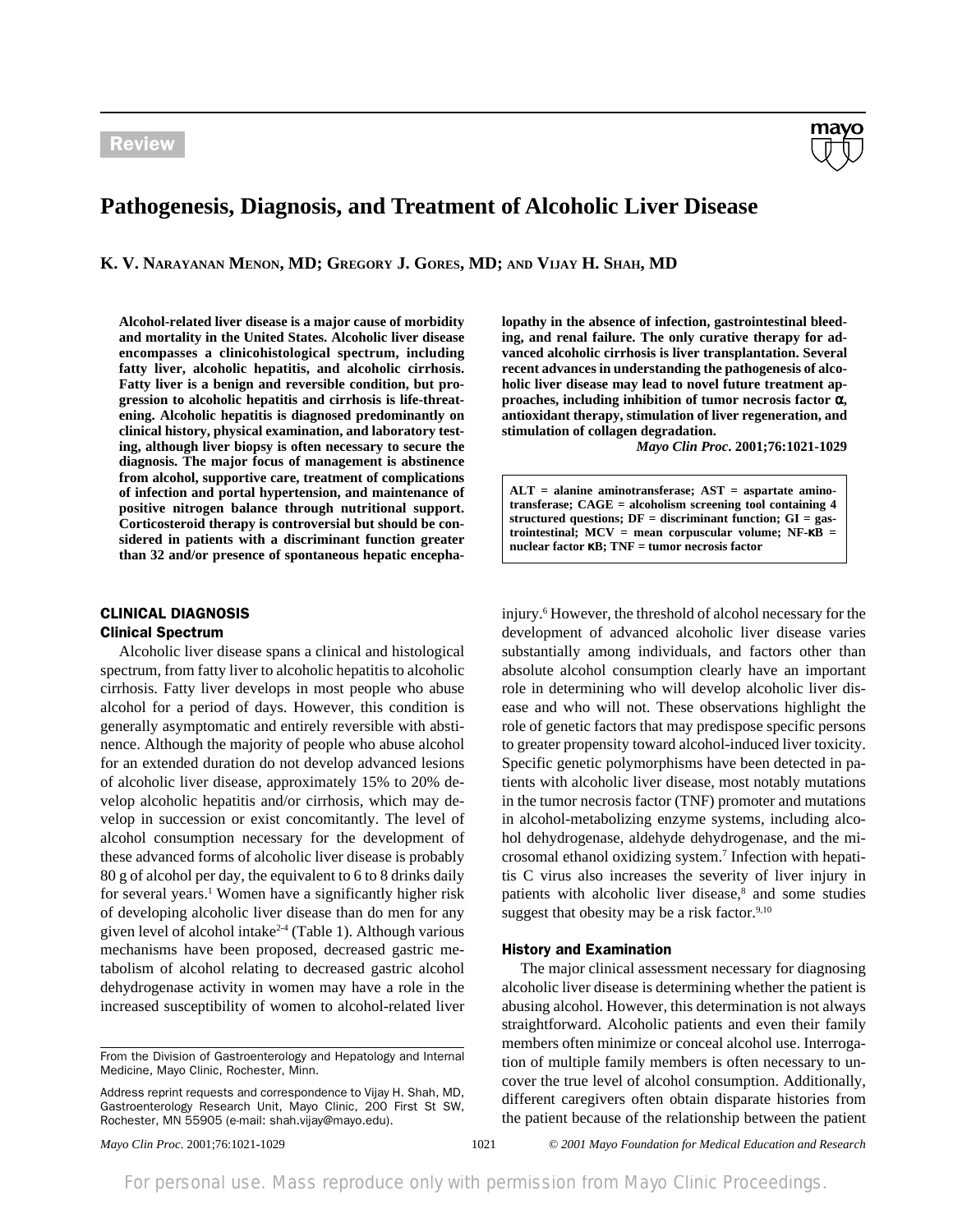| Weekly units*     | Alcoholic cirrhosis |        | Alcoholic<br>liver disease |                  |
|-------------------|---------------------|--------|----------------------------|------------------|
| of alcohol intake | Men                 | Women  | Men                        | Women            |
| ${<}1$            | 3.7                 | 1.09   | 1.8                        | 1.0              |
| $1-6$             | 1.0                 | 1.0    | 1.0                        | 1.0              |
| $7-13$            | 0.9                 | $4.1+$ | 1.1                        | 2.9 <sub>†</sub> |
| 14-27             | 1.6                 | $3.1+$ | 1.4                        | 2.9 <sub>†</sub> |
| 28-41             | $7.0^{+}$           | 16.8†  | $3.8+$                     | $7.3+$           |
| $42 - 69$         | 13.0†               | NR     | 5.9†                       | <b>NR</b>        |
| $\geq 70$         | 18.1†               | NR.    | $9.1+$                     | NR.              |

| Table 1. Relative Risk of Alcoholic Liver Disease at |  |
|------------------------------------------------------|--|
| <b>Different Levels of Alcohol Intake</b>            |  |

\*Unit represents 10 to 12 g of alcohol (12 oz of beer, 4 oz of wine, 1 oz of spirits).

†Represents a statistically significant increased relative risk of having alcoholic liver disease. NR = not reported.

Reprinted with permission from McCullough.5

and caregiver, the level of trust, and the approach and persistence caregivers may use in obtaining the alcohol history. Questionnaires have been used to clarify alcohol use and abuse syndromes. Some of these, such as the Minnesota Multiphasic Personality Inventory substance abuse scale<sup>11</sup> and the Michigan Alcoholism Screening Test,<sup>12</sup> have been used predominantly for research purposes because of their length. A clinically useful test is the CAGE questionnaire<sup>13</sup>: Have you ever thought you should *cut* down on your drinking? Have people *a*nnoyed you by criticizing your drinking? Have you ever felt bad or *g*uilty about your drinking? Have you ever drunk alcohol the first thing in the morning to steady your nerves or to try to get over a hangover (*e*ye-opener)? Any positive responses to these inquiries require more detailed investigation and raise the possibility of alcohol abuse.

However, the CAGE questionnaire, like any historygathering tool, is susceptible to patient deception. Because of the inherent difficulties in obtaining a reliable history of alcohol use, various biochemical markers have been evaluated for their ability to detect surreptitious alcohol abuse. Most of the traditional serologic markers of alcohol abuse are based on indirect assessment of alcohol abuse through evaluation of liver injury. These include elevations in the aspartate aminotransferase (AST) and alanine aminotransferase (ALT) levels, the elevated AST/ALT ratio, and the elevated γ-glutamyltransferase level. However, because these tests assess alcohol abuse indirectly via detection of liver injury, they have diminished sensitivity and specificity, generally less than 70%. The mean corpuscular volume (MCV) is also elevated with alcohol abuse because of the bone marrow toxicity of alcohol, although its sensitivity as a marker of alcohol use is generally lower than 50%.<sup>14</sup> Because of these inherent limitations in diagnostic accuracy, newer tests have been evaluated for their ability to detect alcohol abuse.15 These include carbohydrate-deficient transferrin and mitochondrial AST as well as ratios utilizing these factors in conjunction with total transferrin and AST, respectively. Carbohydrate-deficient transferrin reflects the desialylation of transferrin, which occurs in response to high alcohol use and develops independent of liver injury.16 The test value is elevated for weeks after heavy alcohol use and subsequently diminishes into the normal range. Carbohydrate-deficient transferrin may be specific for alcohol use; however, its lack of sensitivity precludes its routine use alone in the diagnosis of active alcoholism, although the test is used at some medical centers with additional complementary tests.17,18 Mitochondrial AST is a specific isoform of the AST enzyme that is released from hepatocytes at particularly high levels in association with alcohol abuse.15 Despite the initially promising results observed with both these tests, neither has consistently been shown to be of greater utility than the time-tested and economical measurements of AST/ALT, γglutamyltransferase, and MCV.

Alcoholic fatty liver is predominantly an asymptomatic condition that develops in response to a short duration (a few days) of alcohol abuse. Prolonged alcohol abuse results in alcoholic hepatitis. The history of patients with this condition is notable for various constitutional symptoms, such as fatigue, anorexia, and weight loss, and other nonspecific symptoms, such as nausea and vomiting. Severe alcoholic hepatitis may be evident by advanced symptoms relating to portal hypertension, including gastrointestinal (GI) bleeding, ascites, and hepatic encephalopathy. Elicitation of risk factors for concomitant or alternative forms of acute and chronic hepatitis, such as viral hepatitis, Wilson disease, and drug-induced hepatitis, is important. Physical examination of patients with alcoholic hepatitis is most notable for hepatomegaly. Other findings depend on the severity of liver insult and may include jaundice, splenomegaly, hepatic bruits, collateral vessels, and ascites. Alcoholic cirrhosis may occur before, concomitant with, after, or independent of a bout of alcoholic hepatitis. The clinical history is similar to that of alcoholic hepatitis, and symptoms are similar to those observed with other forms of endstage liver disease. Additionally, poor nutritional status, peripheral neuropathy, dementia, or cardiomyopathy may coexist because of the extrahepatic toxicities of alcohol abuse.

## Laboratory Values and Imaging Studies

Although specific laboratory abnormalities reflect the severity of alcohol-induced liver injury and have prognostic utility, others are useful only diagnostically. Transaminase levels are elevated less than 5 to 10 times the normal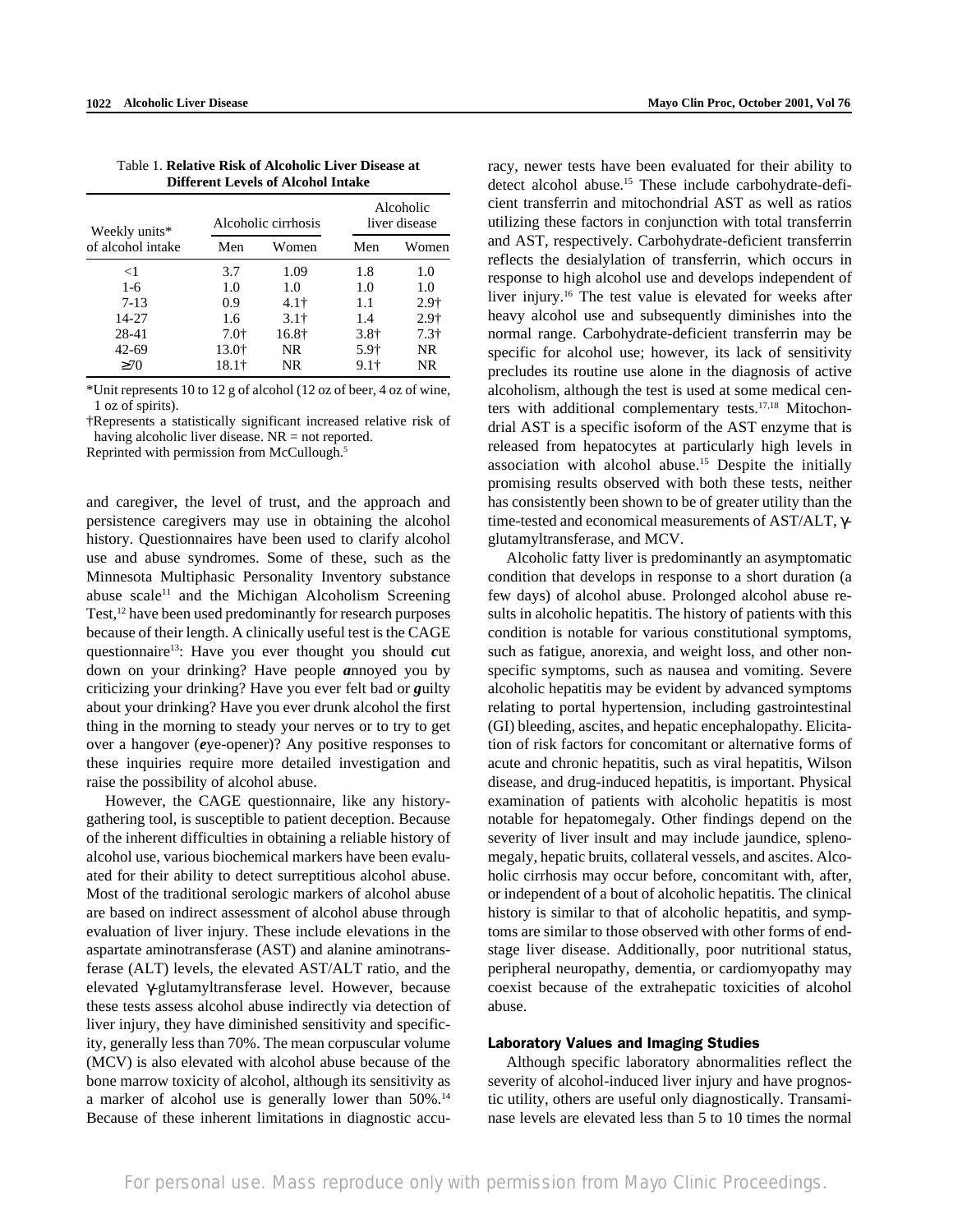value in the absence of concomitant acetaminophen abuse. Additionally, the AST level is almost always greater than the ALT level, and a reversal of this ratio suggests the presence of concomitant viral hepatitis or alternatively the presence of nonalcoholic steatohepatitis.19 Both the modest level of increase and the predominance of the AST level help to distinguish alcoholic hepatitis from acute viral hepatitis. However, transaminase levels alone have no prognostic utility. In more moderate to severe alcoholic hepatitis, prothrombin time and bilirubin level are also elevated, and the presence of leukocytosis and right upper abdominal quadrant discomfort may mimic biliary tract disease. In contrast to the transaminase levels, the prothrombin time and bilirubin level reflect the severity of alcoholic hepatitis and are of prognostic importance. Several groups have attempted to use the bilirubin level and prothrombin time as well as other laboratory variables to assess prognosis of patients with alcoholic hepatitis. The simplest and most effective of these assessments is the Maddrey discriminant function (DF) analysis  $[DF = 4.6]$ (prothrombin time in seconds – control) + serum bilirubin (mg/dL)]. An increase in DF of more than 32 effectively identifies patients at a high risk of death, more than 50%. The Child-Pugh score and the Combined Clinical Laboratory Index have also been used effectively in this manner.20,21 Doppler ultrasonography is often a useful adjunct to exclude alternative diagnoses, such as cholecystitis, biliary obstruction, and hepatic vein thrombosis, which may result in some overlapping clinical symptoms particularly in the absence of an accurate alcohol history. Additionally, the presence of fatty infiltration on imaging studies (ultrasonography and computed tomography) may provide further clues to the diagnosis of alcohol-related liver injury.

## Liver Biopsy and Histology

Liver biopsy is generally unnecessary for diagnosing alcoholic fatty liver because the condition is benign and reversible. However, in some patients, biopsy may be performed to determine the degree of advancement of alcoholic liver disease and to exclude the presence of cirrhosis. With the advances in serologic and genetic diagnoses of infectious and metabolic hepatitides during the past decade, alcoholic hepatitis is often diagnosed on clinical and laboratory findings, although some diagnostic uncertainty may remain in the absence of histological confirmation.<sup>22,23</sup> Liver biopsy is often useful to secure the diagnosis and to determine the extent of liver injury, but this procedure is associated with risk in patients with coagulopathy and thrombocytopenia. Thus, the use of liver biopsy in such patients varies among experienced clinical hepatologists, and the risk-benefit ratio of the procedure must be individualized in the clinical setting depending on the required level of diagnostic certainty.24 For example, biopsy is necessary when the diagnosis is questionable and specific therapy is contemplated.<sup>25</sup> Liver biopsy demonstrates several characteristic features of alcoholic hepatitis, including polymorphonuclear infiltrates, centrilobular hepatocyte swelling and degeneration, macrovesicular and microvesicular steatosis, Mallory bodies, and pericentral-perisinusoidal fibrosis (Figure 1). In 50% to 93% of patients who undergo biopsy, fully developed cirrhosis may be observed concomitant with alcoholic hepatitis.<sup>26</sup> In addition to confirming the diagnosis, biopsy aids in excluding other coexisting conditions, such as hepatitis C, hemochromatosis, or Wilson disease. Of importance, the biopsy findings in alcoholic hepatitis are remarkably similar to those observed in nonalcoholic steatohepatitis; however, for the same extent of histological abnormalities, patients with alcoholic hepatitis tend to be clinically more ill than those with nonalcoholic steatohepatitis.

## MANAGEMENT AND TREATMENT ISSUES

Management issues depend on the extent of alcoholic liver injury. Isolated fatty liver requires no management other than abstinence. For alcoholic hepatitis, a myriad of treatment options have been evaluated over the years; however, current therapy still focuses predominantly on supportive care.26 Curative treatment of decompensated alcoholic cirrhosis is limited to liver transplantation in a select subgroup of patients.

## Abstinence From Alcohol and Treatment of Addiction

The most important factor in both short-term and longterm survival of patients with alcoholic liver disease is abstinence from alcohol. Patients who recover from alcoholic hepatitis and maintain abstinence may evidence continuing improvement in clinical sequelae and laboratory variables for as long as 6 months. Continued alcohol use is detrimental, with a 7-year survival rate of 50% in those who continue to drink alcohol compared with an 80% survival rate in those who discontinue alcohol intake. $27$ However, survival is also adversely influenced by concomitant presence of cirrhosis and its ensuing complications.28 Treatment of addiction requires a multidisciplinary approach, including an addiction specialist, primary care physician, and psychiatrist.

## Nutrition

Patients with progressive alcoholic liver disease are invariably malnourished because of various factors, including poor diet, anorexia, and encephalopathy. Maintenance of positive nitrogen balance and provision of adequate energy requirements through nutritional support are vital.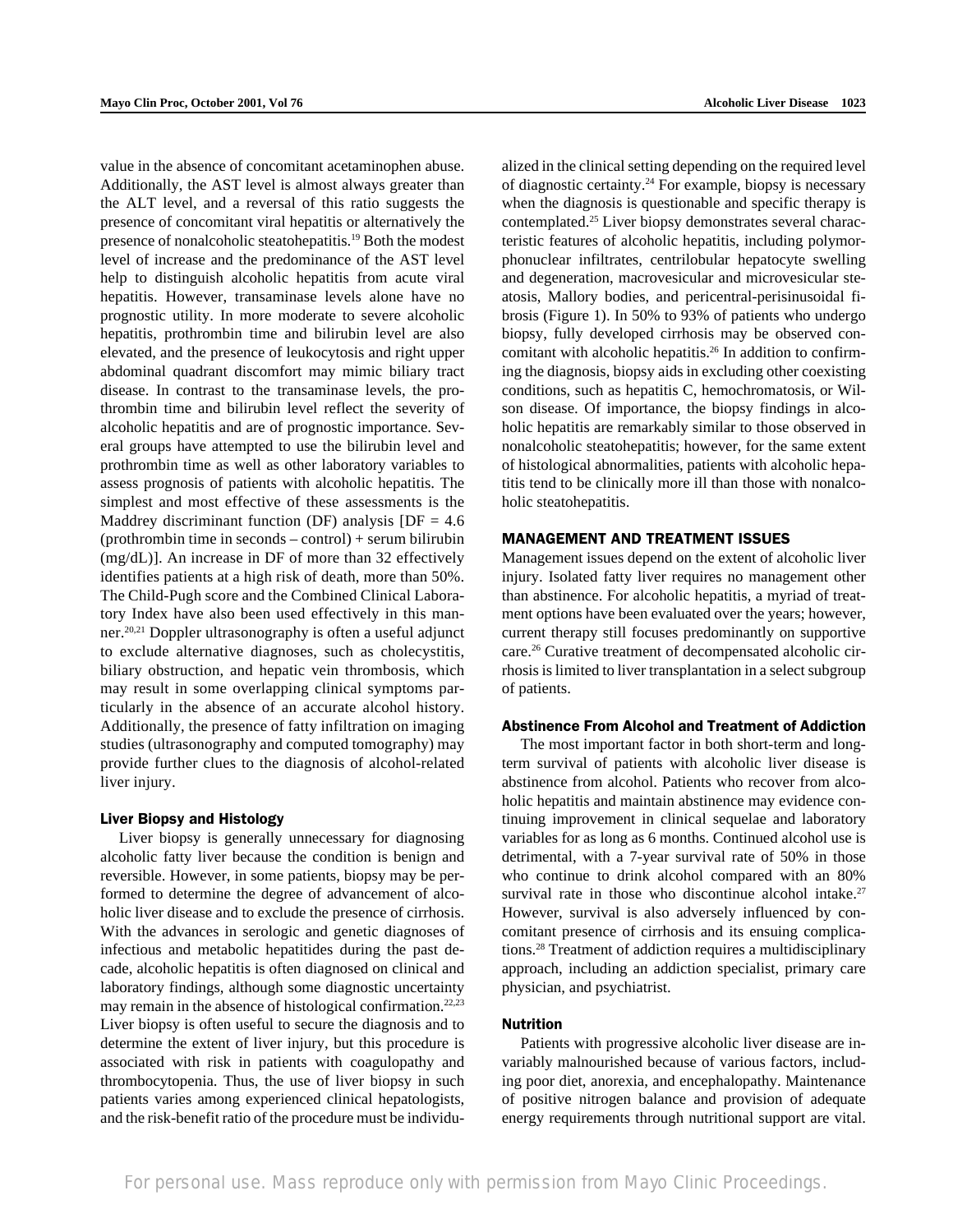

Figure 1. Photomicrograph of liver biopsy specimen showing steatosis with irregular hepatocyte swelling (arrowhead), apoptosis (white arrow), Mallory hyaline (large arrow), and pericellular fibrosis (curved arrow) (hematoxylin-eosin, original magnification  $\times$ 40).

Additionally, protein and energy needs are generally increased in patients with alcoholic hepatitis because of stress of illness and underlying malnutrition. However, provision of nutrients in excess of calculated requirements is unlikely to be of additional benefit. Enteral provision of adequate calories is optimal. However, in patients with severe disease, anorexia and encephalopathy may precipitate the need for parenteral supplements. Additionally, parenteral nutritional support may be necessary in patients with ileus and coma, although the survival benefit of parenteral nutritional supplementation in such patients is not established because of iatrogenic complications that can arise concomitant with parenteral access, most notably a propensity for nosocomial infection. Generally, encephalopathy should not be a cause for protein restriction, and most patients can tolerate a 60-g protein diet. In patients in whom severe encephalopathy is exacerbated by dietary protein, branched chain amino acid supplements or vegetable protein substitution should be considered. Some studies suggest that androgenic anabolic steroids such as oxandrolone may be of use in malnourished patients; however, more studies are needed to confirm this approach.<sup>27</sup>

#### Portal Hypertension

Patients with alcoholic cirrhosis and those with isolated alcoholic hepatitis may develop complications of portal hypertension. The clinical observation of portal hypertension in the absence of cirrhosis is supported by studies showing that alcohol directly increases portal pressure and highlights the vascular component of intrahepatic resistance and portal hypertension.<sup>29</sup> Common portal hypertensive complications that require therapy include hepatic encephalopathy, bleeding esophageal varices, ascites and spontaneous bacterial peritonitis, and hepatorenal syndrome, all of which portend severe disease and a poor prognosis.

## Infection

Infection is one of the most common causes of death in patients with alcoholic hepatitis. Malnutrition, underlying liver cirrhosis, and aggressive in-hospital medical procedures all contribute to the risk of infection. Additionally, alcohol-induced gut permeability to microbes probably contributes to this risk. Because of their relative degree of immunocompromise, patients with alcoholic hepatitis must be evaluated carefully for infections and treated aggressively. Particularly frequent infectious insults include spontaneous bacterial peritonitis, aspiration pneumonia, and lower extremity cellulitis.

#### Liver Transplantation

Alcoholic liver disease is currently the second most common indication for liver transplantation in the United States. Despite popular opinion, patients who undergo transplantation because of alcoholic liver disease have excellent survival rates posttransplantation, superceded only by survival rates observed in patients who undergo transplantation because of chronic cholestatic liver disease.30 A major issue in maintaining excellent outcomes in this patient population is identifying candidates with a low risk of recidivism after transplantation because alcohol abuse after liver transplantation can result in rapid development of cirrhosis in the graft, interfere in the compliance and bioavailability of immunosuppressive medications, and alter the perceptions of the general public and potential organ donors in a detrimental way.31 Most studies suggest that alcohol relapse after transplantation occurs in 15% to 30% of patients.32 Although this figure may be low because many patients do not admit to relapse, the low incidence of observed graft injury and loss due to recurrent alcoholic liver disease suggest that most of these patients do not drink alcohol to an extent that is detrimental to their graft and health. Selection of appropriate patients for liver transplantation requires a team approach, including a hepatologist, surgeon, addiction specialist, psychiatrist, and social worker. At present, most transplant centers require patients to have 6 months of abstinence and appropriate addiction treatment before they can undergo liver transplantation. Patients with active alcoholic hepatitis are not candidates for liver transplantation because of their lack of demonstrated abstinence and high perioperative mortality. Interestingly, the decision-making process regarding transplantation for most alcoholic patients with end-stage liver disease is not done at the transplant center but is determined by their primary referring physician because most patients with alcoholic cirrhosis are not referred for transplantation.<sup>32</sup>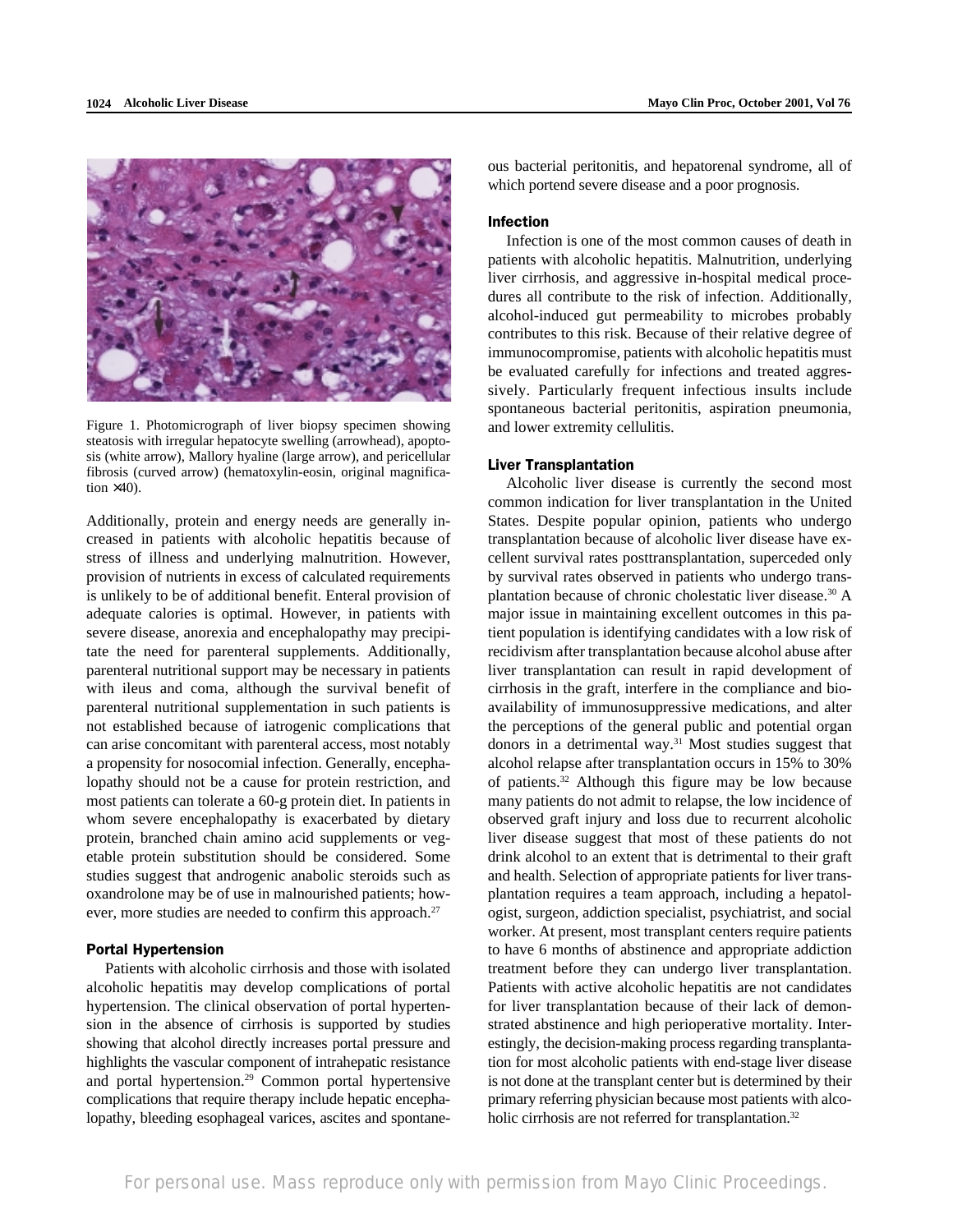#### Corticosteroids

Alcoholic hepatitis is an inflammatory form of liver injury. Additionally, the high incidence of autoimmune markers in patients with alcoholic hepatitis suggests an autoimmune component to the pathogenesis of injury. Corticosteroids possess potent anti-inflammatory qualities and are useful for treating autoimmune hepatitis. Based on this rationale, investigators have examined the role of corticosteroids in the treatment of alcoholic hepatitis. However, after completion of more than 12 randomized controlled clinical trials and meta-analyses<sup>33,34</sup> on this topic, consensus is lacking regarding the use of corticosteroids in patients with alcoholic hepatitis. Most of the early trials<sup>35-38</sup> of corticosteroids did not show a statistically significant survival benefit in patients with alcoholic hepatitis except for 2 studies<sup>39,40</sup> performed at the University of North Carolina. However, subgroup analysis of the initial studies suggested that patients with hepatic encephalopathy might benefit from corticosteroid therapy.<sup>41</sup>

Discriminant analysis of factors associated with survival indicated that patients with increased bilirubin levels and prothrombin times might benefit from corticosteroids. Therefore, follow-up studies focused on the role of corticosteroids in the treatment of patients with a DF greater than 32 and/or the presence of spontaneous hepatic encephalopathy. Some patients may be too ill to benefit from corticosteroids, and thus those with renal failure, infection, or GI bleeding were excluded from many of these trials. Although several similarly designed, well-conducted studies showed that corticosteroids reduced mortality in patients with alcoholic hepatitis who had a DF greater than 32 and/or spontaneous hepatic encephalopathy, conferring benefit up to 1 year from treatment,<sup>42-44</sup> a large study<sup>45</sup> failed to show a survival benefit of corticosteroids in patients with moderate and severe alcoholic hepatitis. Thus, the efficacy of corticosteroids is controversial. Because of the disparity in treatment outcomes among trials, some investigators performed meta-analyses to evaluate the effects of corticosteroids on survival in patients with alcoholic hepatitis. The 2 major peer-reviewed meta-analyses were by Imperiale and McCullough<sup>33</sup> and Christensen and Gluud.34 Both studies clearly showed that corticosteroids are unlikely to be of benefit in patients without hepatic encephalopathy. In patients with encephalopathy, 1 metaanalysis<sup>33</sup> concluded that there was a modest survival benefit in the absence of GI bleeding, but the other<sup>34</sup> did not support this conclusion. Clearly, most patients with alcoholic hepatitis are *not* candidates for corticosteroids, including those with a DF lower than 32 and no hepatic encephalopathy, as well as those with GI bleeding, renal failure, or infection. However, corticosteroids should be considered in patients with a DF greater than 32 and/or



Figure 2. Alcohol-induced tumor necrosis factor (TNF) production. Ethanol increases gut permeability, allowing lipopolysaccharide (LPS) from enteric bacteria to travel to the liver via the portal vein. In the liver, LPS stimulates Kupffer cells to produce TNF.

spontaneous hepatic encephalopathy in the absence of infection, GI bleeding, and renal failure based on the positive results of some of the aforementioned studies. Nonetheless, the survival benefit in this select population is modest, about 25% to 33%, with a mortality rate of almost 50%. Additionally, this select group of patients constitutes a minority of patients with alcoholic hepatitis, highlighting the need for alternative therapies.

# PATHOGENIC MECHANISMS AND NOVEL TREATMENT APPROACHES

Because of the lack of effective therapies and high mortality rate of patients with alcoholic hepatitis and alcoholic cirrhosis, novel treatment options are being investigated. Many potential treatments are based on modulation of putative pathogenic mechanisms thought to be involved in the development of alcoholic liver disease.

#### Tumor Necrosis Factor

Experimental evidence suggests that cytokine pathways signaling cell death are critical in initiating and/or perpetuating alcohol-induced liver injury through apoptosis and necrosis.46-48 In particular, apoptosis appears to be a prominent event in both clinical and experimental alcoholic liver disease.<sup>49</sup> The initial event may be mediated by the effects of alcohol on the gut. For example, alcoholic patients with chronic liver disease have a significant increase in intestinal permeability, which facilitates the uptake of gut-derived endotoxin into the portal circulation (Figure 2). In the liver, endotoxin is phagocytosed predominantly by Kupffer cells where endotoxin stimulates the release of TNF-α.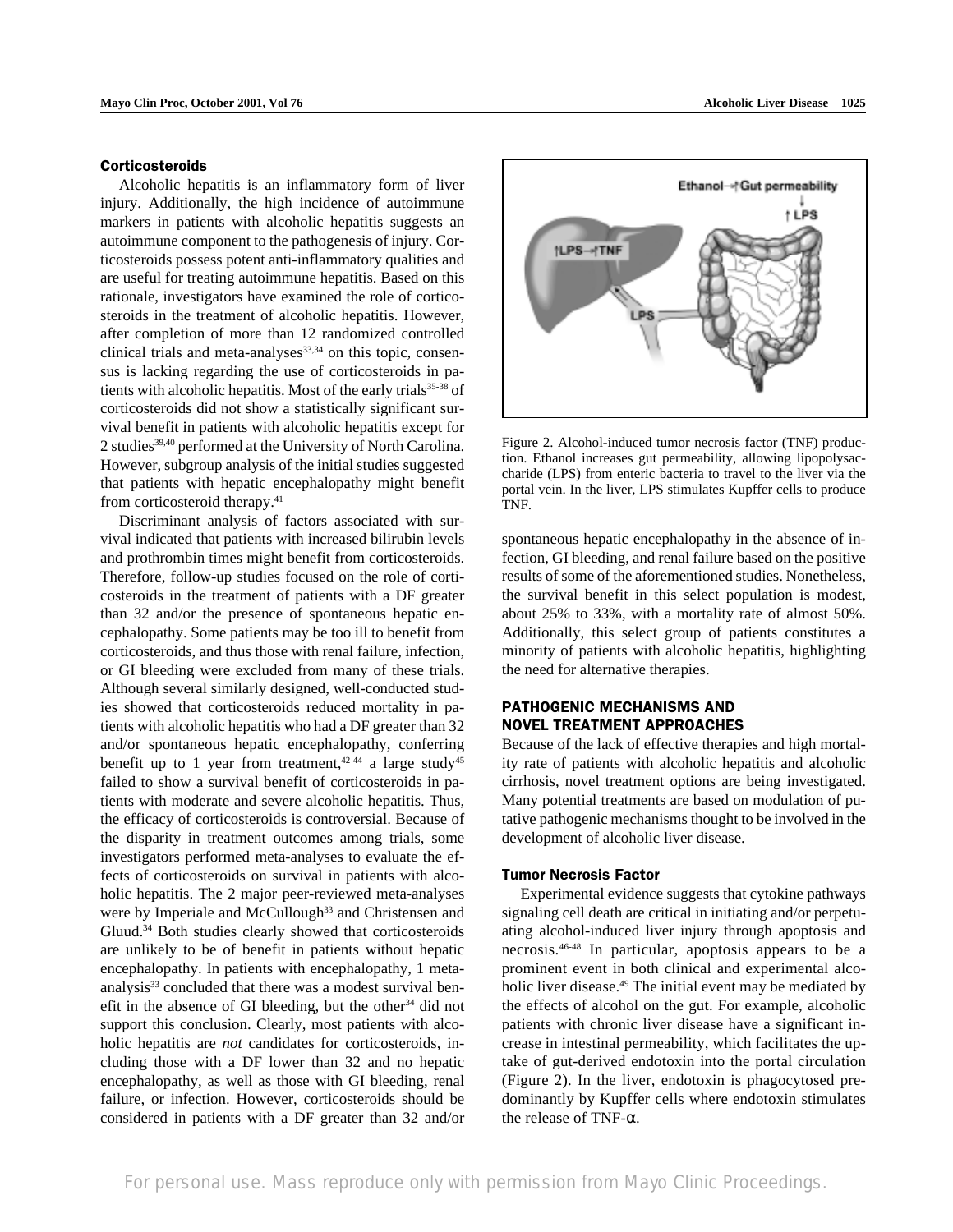

Figure 3. Tumor necrosis factor (TNF) signals lead to hepatocyte apoptosis. TNF derived from Kupffer cells binds to receptors on hepatocytes. TNF binding to its receptor can be inhibited through soluble antibodies. Binding initiates cell signals that culminate in apoptosis or cell death predominantly through activation of intracellular caspases or alternatively activates the nuclear factor κB (NF-κB) pathway, which may result in proliferative or apoptotic events.

Tumor necrosis factor-α was first identified in 1975 as a macrophage-derived factor that caused cell necrosis and cachexia. Transcription of the *TNF* gene results in secretion of an inactive 17-kd protein that subsequently trimerizes to form a 51-kd active form of TNF- $\alpha$  ligand.<sup>50</sup> Two distinct TNF receptors have been identified on most cell types, a 55-kd and a 75-kd receptor.<sup>50</sup> Circulating TNF trimers bind to these TNF- $\alpha$  receptors, particularly the 55kd receptor, resulting in cross-linking and signal transduction.<sup>50</sup> Stimulation of the 55-kd receptor by TNF- $\alpha$  activates 2 signaling cascades: (1) a cell death cascade and (2) a pathway mediated by the nuclear factor κB (NF-κB) (Figure 3). The NF-κB pathway is thought to inhibit cell death and prevent cytotoxicity. Why hepatocytes in patients with alcoholic liver disease become susceptible to TNF despite NF-κB activation is unclear. Depletion of mitochondrial antioxidants, such as glutathione, during alcohol exposure has been proposed as a mechanism to explain TNF cytotoxicity in this disease.<sup>51</sup> An alternative explanation is the generation of cytotoxic factors by NF-κB in the presence of alcohol. Indeed, an increase in the expression of apoptosis markers, including the death receptor Fas and its ligand, has been detected in patients with alcoholic hepatitis.<sup>52-54</sup>

Several lines of clinical experimental evidence in patients suggest that TNF may have a critical role in the pathogenesis of liver injury associated with alcoholic hepatitis. In support of this concept, the biological actions of TNF- $\alpha$  include fever, neutrophilia, and hypotension, clinical features that are also seen in patients with acute alcoholic hepatitis.<sup>55</sup> Additionally, investigators have shown that plasma levels of TNF- $\alpha$  are increased in patients with alcoholic hepatitis and may correlate with mortality.56,57 Furthermore, TNF- $\alpha$  production by peripheral blood monocytes and Kupffer cells in patients with alcoholic hepatitis is increased, suggesting that such patients may have a lower threshold for TNF release in the presence of endotoxin.58

Based on the hypothesis that  $TNF-\alpha$  has an important role in toxin-mediated hepatic injury,<sup>48</sup> investigators have studied the role of antibodies to TNF- $\alpha$  in suppressing liver injury caused by chronic exposure to alcohol in experimental animal models. Iimuro et al<sup>59</sup> showed that a single infusion of anti–TNF- $\alpha$  antibody was sufficient to attenuate the necrosis and inflammation caused by chronic exposure to alcohol in the rat. These multiple lines of clinical and experimental evidence raise the possibility that inhibition of TNF, its downstream signals, or Fas could attenuate alcoholic liver disease in humans. Indeed, a recent report suggested that pentoxifylline, a pharmacological inhibitor of TNF release, may be of benefit in patients with alcoholic hepatitis.<sup>60</sup> Based on these experimental observations, studies using commercially available human anti-TNF antibodies may be warranted.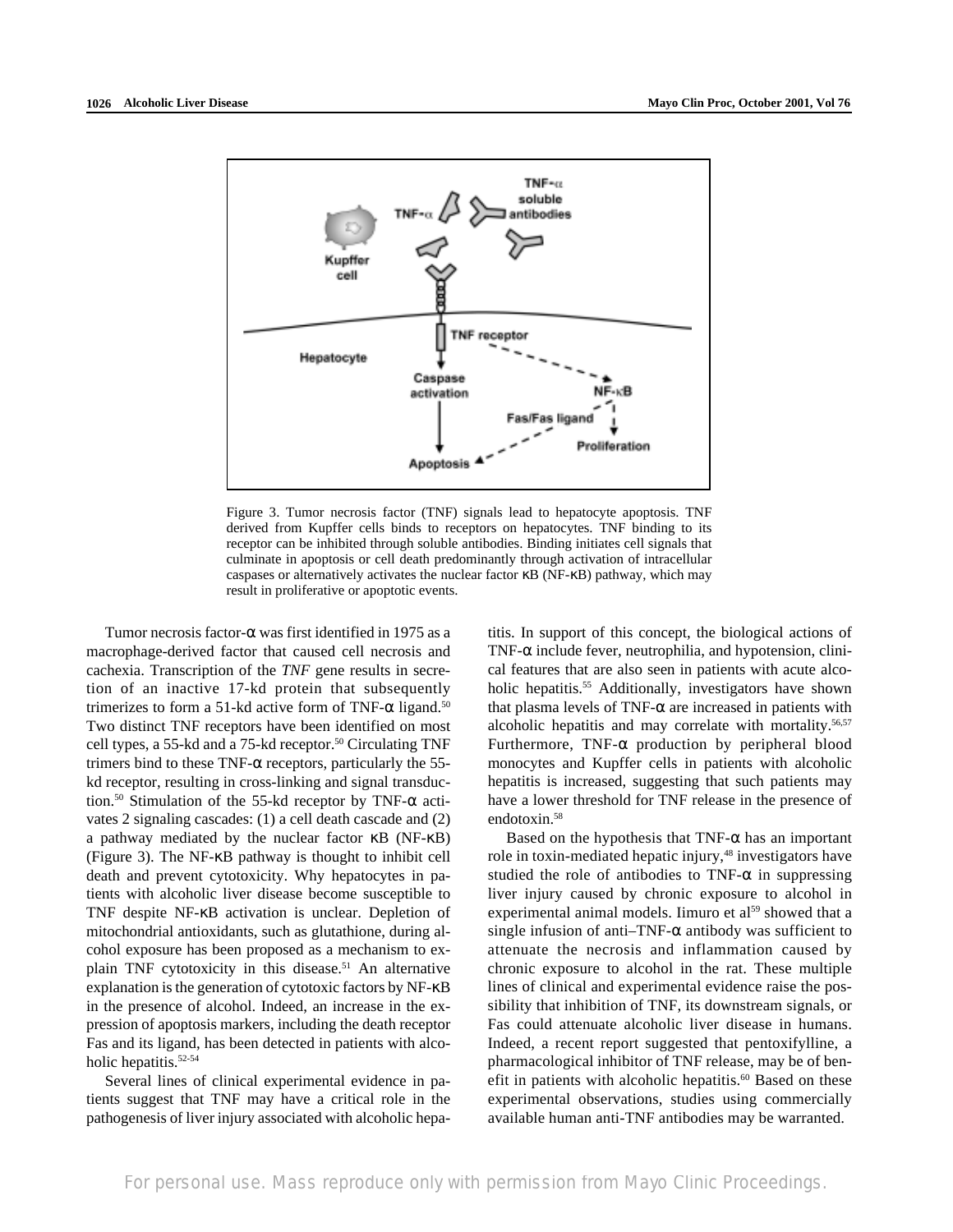The role of TNF in mediating liver steatosis and inflammation remains controversial, and TNF by itself is unlikely to be sufficient to produce alcoholic liver injury.<sup>61</sup> Other proinflammatory cytokines also have a role in the pathogenesis and/or symptoms of acute alcoholrelated liver injury. For example, both interleukin 6 and interleukin 8 levels are elevated in patients with alcoholic liver disease and correlate with features of disease severity.62 Additionally, other mechanisms of alcohol-induced liver injury are important, including the role of oxidative stress, lipid peroxidation, and acetaldehyde, as described subsequently.

#### Oxidative Stress and Hepatocyte Membrane Injury

Alcohol-induced liver injury occurs in part through oxidative stress with key oxidants derived from NADPH oxidase and/or cytochrome P-450 2E1.<sup>63,64</sup> Moreover, antioxidants, including *S*-adenosyl-*L*-methionine and glutathione, are reduced, further exacerbating the imbalance between oxidants and antioxidants.<sup>65</sup> Oxidative stress, in conjunction with acetaldehyde-protein adduct formation and lipid peroxidation, may contribute to the alterations in membrane function and ensuing hepatocyte injury characteristic of alcoholic liver disease.<sup>66</sup> To reduce hepatic oxygen consumption, investigators have examined the role of propylthiouracil in patients with alcoholic hepatitis. Although a randomized controlled trial showed clinical benefit, follow-up studies have been inconclusive.<sup>67,68</sup> Additionally, because of the inherent hepatotoxicity of propylthiouracil, this drug remains experimental. Investigators have examined the effects of other antioxidant compounds. Although silymarin recently was shown to be of no benefit in patients with alcoholic hepatitis, evaluation of *S*-adenosyl-*L*-methionine showed a modest beneficial effect. $69,70$ 

#### Liver Regeneration

Alcoholic hepatitis is characterized by death and injury of hepatocytes. Therefore, therapies to stimulate proliferation of hepatocyte mass are rational.<sup>71</sup> This concept has been examined in patients with alcoholic hepatitis by treatment with insulin and glucagon, which is thought to stimulate liver regeneration. However, the results have been discouraging, and cases of severe hypoglycemia have dimmed enthusiasm for this approach.<sup>26</sup> Therapies using more selective hepatotropic agents, such as hepatocyte growth factor, are compelling but remain untested because of the tumorigenic potential of this growth factor.

#### Collagen Degradation

The development of pericentral fibrosis portends irreversible architectural changes in patients with alcoholic hepatitis. The alcohol metabolite acetaldehyde may have an important role in the development of alcohol-induced fibrosis because of stimulation of collagen deposition by hepatic stellate cells.<sup>72</sup> Therefore, novel therapies to inhibit and reverse collagen deposition remain the ultimate goal for hepatologists who study and treat liver cirrhosis. Colchicine has been evaluated in patients with alcoholic liver disease. This agent inhibits collagen deposition, and an initial trial suggested benefit in patients with alcoholic liver cirrhosis.73 However, studies in patients with alcoholic hepatitis have shown no clinical benefit.<sup>74</sup> Trials are now under way in humans to examine the effects of phosphatidylcholine, an agent effective in reducing liver fibrosis in alcohol-fed baboons, which is thought to be beneficial in part through antifibrotic actions.

Photomicrograph courtesy of Dr Lawrence J. Burgart, Mayo Clinic, Rochester, Minn.

#### **REFERENCES**

- 1. Savolainen VT, Liesto K, Mannikko A, Penttila A, Karhunen PJ. Alcohol consumption and alcoholic liver disease: evidence of a threshold level of effects of ethanol. *Alcohol Clin Exp Res.* 1993; 17:1112-1117.
- 2. Becker U, Deis A, Sorensen TI, et al. Prediction of risk of liver disease by alcohol intake, sex, and age: a prospective population study. *Hepatology.* 1996;23:1025-1029.
- 3. Loft S, Olesen KL, Dossing M. Increased susceptibility to liver disease in relation to alcohol consumption in women. *Scand J Gastroenterol.* 1987;22:1251-1256.
- 4. Morgan MY, Sherlock S. Sex-related differences among 100 patients with alcoholic liver disease. *BMJ.* 1977;1:939-941.
- 5. McCullough AJ. Alcoholic liver disease. In: Schiff ER, Sorrell MF, Maddrey WC, eds. *Schiff's Diseases of the Liver*. Vol 2. 8th ed. Philadelphia, Pa: Lippincott-Raven Publishers; 1999:941- 971.
- 6. Lieber CS. Medical disorders of alcoholism. *N Engl J Med.* 1995; 333:1058-1065.
- 7. Grove J, Daly AK, Bassendine MF, Day CP. Association of a tumor necrosis factor promoter polymorphism with susceptibility to alcoholic steatohepatitis. *Hepatology.* 1997;26:143-146.
- 8. Pares A, Barrera JM, Caballeria J, et al. Hepatitis C virus antibodies in chronic alcoholic patients: association with severity of liver injury. *Hepatology.* 1990;12:1295-1299.
- 9. Naveau S, Giraud V, Borotto E, Aubert A, Capron F, Chaput JC. Excess weight risk factor for alcoholic liver disease. *Hepatology.* 1997;25:108-111.
- 10. Iturriaga H, Bunout D, Hirsch S, Ugarte G. Overweight as a risk factor or a predictive sign of histological liver damage in alcoholics. *Am J Clin Nutr.* 1988;47:235-238.
- 11. Hays RD, Revetto JP. Old and new MMPI-derived scales and the short-MAST as screening tools for alcohol disorder. *Alcohol Alcohol.* 1992;27:685-695.
- 12. Storgaard H, Nielsen SD, Gluud C. The validity of the Michigan Alcoholism Screening Test (MAST). *Alcohol Alcohol.* 1994;29: 493-502.
- 13. Buchsbaum DG, Buchanan RG, Centor RM, Schnoll SH, Lawton MJ. Screening for alcohol abuse using CAGE scores and likelihood ratios. *Ann Intern Med.* 1991;115:774-777.
- 14. Mundle G, Ackermann K, Munkes J, Steinle D, Mann K. Influence of age, alcohol consumption and abstinence on the sensitivity of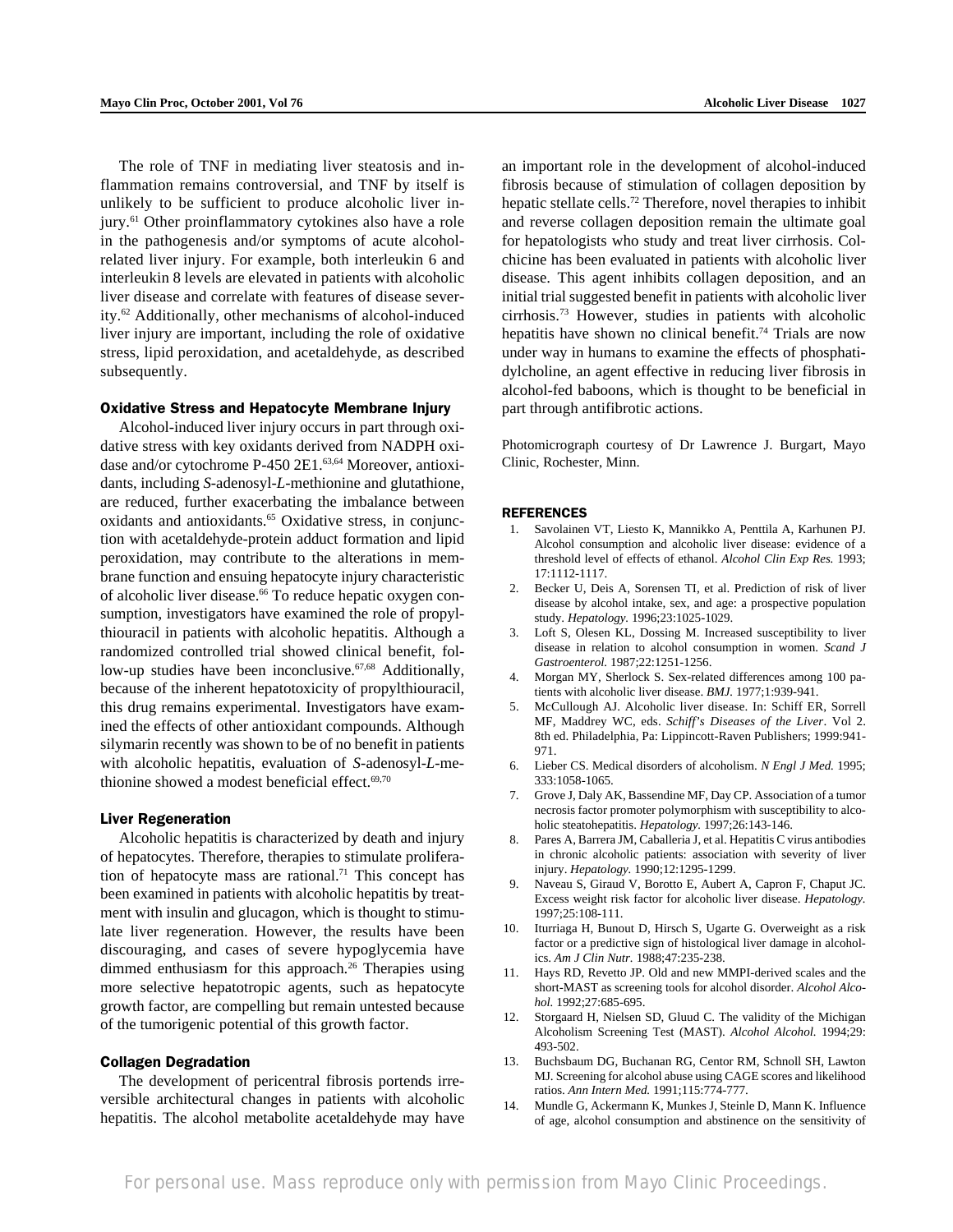carbohydrate-deficient transferrin, gamma-glutamyltransferase and mean corpuscular volume. *Alcohol Alcohol.* 1999;34:760- 766.

- 15. Lumeng L. New diagnostic markers of alcohol abuse. *Hepatology.* 1986;6:742-745.
- 16. Halm U, Tannapfel A, Mossner J, Berr F. Relative versus absolute carbohydrate-deficient transferrin as a marker of alcohol consumption in patients with acute alcoholic hepatitis. *Alcohol Clin Exp Res.* 1999;23:1614-1618.
- 17. Salaspuro M. Carbohydrate-deficient transferrin as compared to other markers of alcoholism: a systematic review. *Alcohol.* 1999; 19:261-271.
- 18. Heinemann A, Sterneck M, Kuhlencordt R, et al. Carbohydratedeficient transferrin: diagnostic efficiency among patients with end-stage liver disease before and after liver transplantation. *Alcohol Clin Exp Res.* 1998;22:1806-1812.
- 19. Sorbi D, Boynton J, Lindor KD. The ratio of aspartate aminotransferase to alanine aminotransferase: potential value in differentiating nonalcoholic steatohepatitis from alcoholic liver disease. *Am J Gastroenterol.* 1999;94:1018-1022.
- 20. Christensen E, Schlichting P, Fauerholdt L, et al. Prognostic value of Child-Turcotte criteria in medically treated cirrhosis. *Hepatology.* 1984;4:430-435.
- 21. Orrego H, Israel Y, Blake JE, Medline A. Assessment of prognostic factors in alcoholic liver disease: toward a global quantitative expression of severity. *Hepatology.* 1983;3:896-905.
- 22. Sanchez GC, Baunsgaard P, Lundborg CJ. A comparison between clinical diagnosis and histopathological findings in liver biopsies. *Scand J Gastroenterol.* 1980;15:985-991.
- 23. Levin DM, Baker AL, Riddell RH, Rochman H, Boyer JL. Nonalcoholic liver disease: overlooked causes of liver injury in patients with heavy alcohol consumption. *Am J Med.* 1979;66:429- 434.
- 24. Atterbury CE. Should we routinely perform liver biopsy in suspected alcoholic liver disease? *J Clin Gastroenterol.* 1988;10:605- 607.
- 25. McCullough AJ, O'Connor JF. Alcoholic liver disease: proposed recommendations for the American College of Gastroenterology. *Am J Gastroenterol.* 1998;93:2022-2036.
- 26. Morgan MY. The treatment of alcoholic hepatitis. *Alcohol Alcohol.* 1996;31:117-134.
- 27. Alexander JF, Lischner MW, Galambos JT. Natural history of alcoholic hepatitis, II: the long-term prognosis. *Am J Gastroenterol.* 1971;56:515-525.
- 28. Powell WJ Jr, Klatskin G. Duration of survival in patients with Laennec's cirrhosis: influence of alcohol withdrawal, and possible effects of recent changes in general management of the disease. *Am J Med.* 1968;44:406-420.
- 29. Luca A, Garcia-Pagan JC, Bosch J, et al. Effects of ethanol consumption on hepatic hemodynamics in patients with alcoholic cirrhosis. *Gastroenterology.* 1997;112:1284-1289.
- 30. Pereira SP, Williams R. Liver transplantation for alcoholic liver disease at King's College Hospital: survival and quality of life. *Liver Transpl Surg.* 1997;3:245-250.
- 31. Lucey MR. Issues in selection for and outcome of liver transplantation in patients with alcoholic liver disease. *Liver Transpl Surg.* 1997;3:227-230.
- 32. Hoofnagle JH, Kresina T, Fuller RK, et al. Liver transplantation for alcoholic liver disease: executive statement and recommendations: summary of a National Institutes of Health workshop held December 6-7, 1996, Bethesda, Maryland. *Liver Transpl Surg.* 1997;3: 347-350.
- 33. Imperiale TF, McCullough AJ. Do corticosteroids reduce mortality from alcoholic hepatitis? a meta-analysis of the randomized trials. *Ann Intern Med.* 1990;113:299-307.
- 34. Christensen E, Gluud C. Glucocorticoids are ineffective in alcoholic hepatitis: a meta-analysis adjusting for confounding variables. *Gut.* 1995;37:113-118.
- 35. Blitzer BL, Mutchnick MG, Joshi PH, Phillips MM, Fessel JM, Conn HO. Adrenocorticosteroid therapy in alcoholic hepatitis: a prospective, double-blind randomized study. *Am J Dig Dis.* 1977; 22:477-484.
- 36. Shumaker JB, Resnick RH, Galambos JT, Makopour H, Iber FL. A controlled trial of 6-methylprednisolone in acute alcoholic hepatitis: with a note on published results in encephalopathic patients. *Am J Gastroenterol.* 1978;69:443-449.
- 37. Campra JL, Hamlin EM Jr, Kirshbaum RJ, Olivier M, Redeker AG, Reynolds TB. Prednisone therapy of acute alcoholic hepatitis: report of a controlled trial. *Ann Intern Med.* 1973;79:625- 631.
- 38. Porter HP, Simon FR, Pope CE II, Volwiler W, Fenster LF. Corticosteroid therapy in severe alcoholic hepatitis: a double-blind drug trial. *N Engl J Med.* 1971;284:1350-1355.
- 39. Lesesne HR, Bozymski EM, Fallon HJ. Treatment of alcoholic hepatitis with encephalopathy: comparison of prednisolone with caloric supplements. *Gastroenterology.* 1978;74(2, pt 1):169- 173.
- 40. Helman RA, Temko MH, Nye SW, Fallon HJ. Alcoholic hepatitis: natural history and evaluation of prednisolone therapy. *Ann Intern Med.* 1971;74:311-321.
- 41. Conn HO. Steroid treatment of alcoholic hepatitis: the yeas and the nays [editorial]. *Gastroenterology.* 1978;74(2, pt 1):319-322.
- 42. Maddrey WC, Boitnott JK, Bedine MS, Weber FL Jr, Mezey E, White RI Jr. Corticosteroid therapy of alcoholic hepatitis. *Gastroenterology.* 1978;75:193-199.
- 43. Mathurin P, Duchatelle V, Ramond MJ, et al. Survival and prognostic factors in patients with severe alcoholic hepatitis treated with prednisolone. *Gastroenterology.* 1996;110:1847-1853.
- 44. Carithers RL Jr, Herlong HF, Diehl AM, et al. Methylprednisolone therapy in patients with severe alcoholic hepatitis: a randomized multicenter trial. *Ann Intern Med.* 1989;110:685-690.
- 45. Mendenhall CL, Anderson S, Garcia-Pont P, et al. Short-term and long-term survival in patients with alcoholic hepatitis treated with oxandrolone and prednisolone. *N Engl J Med.* 1984;311:1464- 1470.
- 46. Hill DB, Devalaraja R, Joshi-Barve S, Barve S, McClain CJ. Antioxidants attenuate nuclear factor-kappa B activation and tumor necrosis factor-alpha production in alcoholic hepatitis patient monocytes and rat Kupffer cells, in vitro. *Clin Biochem.* 1999;32: 563-570.
- 47. McClain CJ, Barve S, Barve S, Deaciuc I, Hill DB. Tumor necrosis factor and alcoholic liver disease. *Alcohol Clin Exp Res.* 1998;22(5, suppl):248S-252S.
- 48. Faubion WA, Gores GJ. Death receptors in liver biology and pathobiology. *Hepatology.* 1999;29:1-4.
- 49. Nanji AA. Apoptosis and alcoholic liver disease. *Semin Liver Dis.* 1998;18:187-190.
- 50. Bazzoni F, Beutler B. The tumor necrosis factor ligand and receptor families. *N Engl J Med.* 1996;334:1717-1725.
- 51. Colell A, Garcia-Ruiz C, Miranda M, et al. Selective glutathione depletion of mitochondria by ethanol sensitizes hepatocytes to tumor necrosis factor. *Gastroenterology.* 1998;115:1541-1551.
- 52. Kawahara H, Matsuda Y, Takase S. Is apoptosis involved in alcoholic hepatitis? *Alcohol Alcohol.* 1994;29(suppl 1):113-118.
- 53. Galle PR, Hofmann WJ, Walczak H, et al. Involvement of the CD95 (APO-1/Fas) receptor and ligand in liver damage. *J Exp Med.* 1995;182:1223-1230.
- 54. Natori S, Rust C, Stadheim LM, Srinivasan A, Burgart LJ, Gores GJ. Hepatocyte apoptosis is a pathologic feature of human alcoholic hepatitis. *J Hepatol.* 2001;34:248-253.